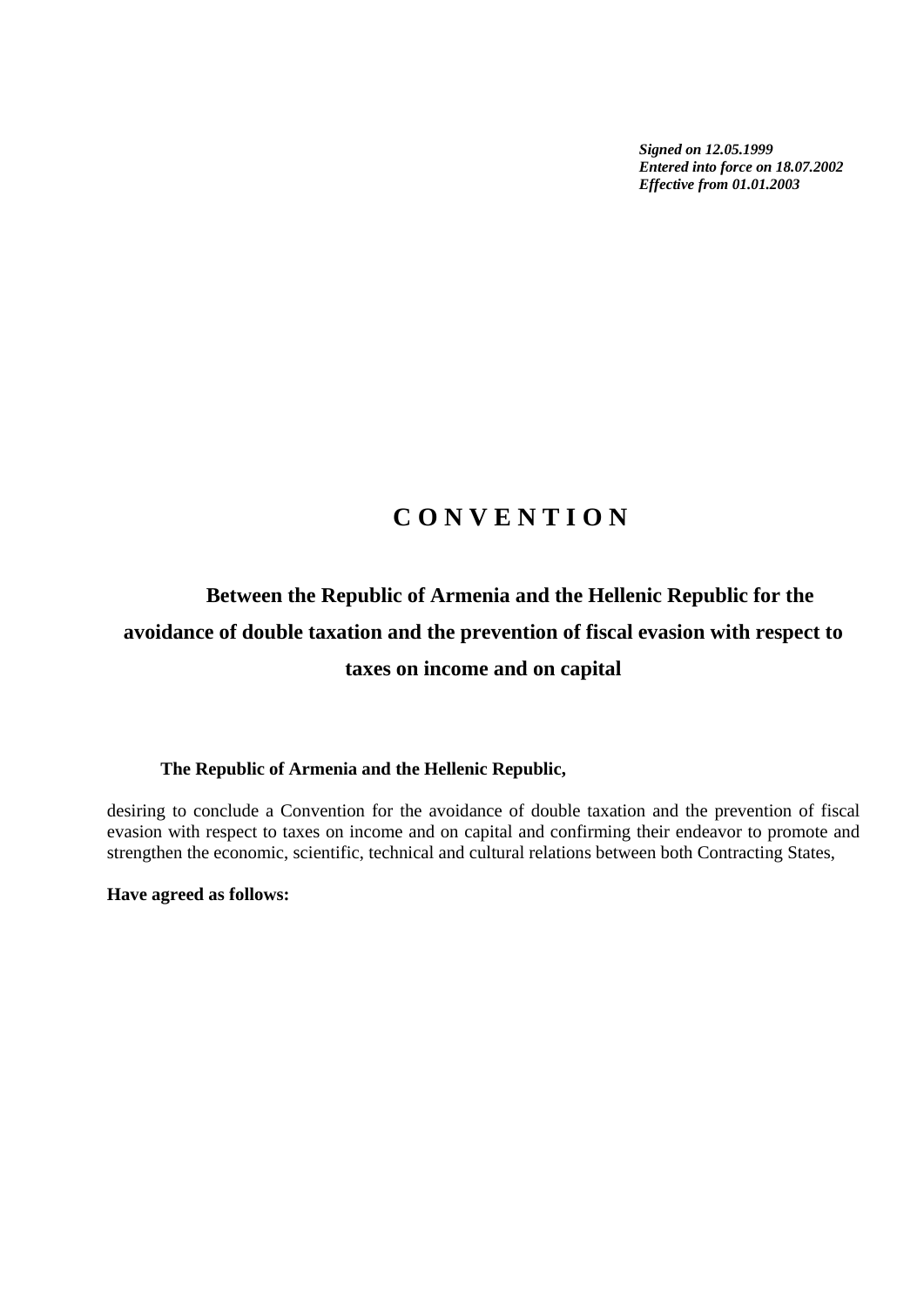# **CHAPTER I SCOPE OF THE CONVENTION**

# **ARTICLE 1 Persons covered**

This Convention shall apply to persons who are residents of one or both of the Contracting **States** 

# **ARTICLE 2 Taxes covered**

1. This Convention shall apply to taxes on income and on capital imposed on behalf of a Contracting State or local authorities thereof, irrespective of the manner in which they are levied.

2. There shall be regarded as taxes on income and on capital all taxes imposed on total income, on total capital, or on elements of income or of capital, including taxes on gains from the alienation of movable or immovable property; as well as taxes on capital appreciation.

3. The existing taxes to which the Convention shall apply are in particular:

a) In the case of the Republic of Armenia:

(i) the profit tax;

(ii) the income tax;

(iii) the property tax;

(iv) the land tax;

(hereinafter referred to as "Armenian tax").

b) In the case of the Hellenic Republic:

i) the income and capital tax on natural persons;

ii) the income and capital tax on legal persons;

(hereinafter referred to as "Hellenic tax").

4. The Convention shall apply also to any identical or substantially similar taxes which are imposed after the date of signature of the Convention in addition to, or in place of, the existing taxes. The competent authorities of the Contracting States shall notify each other of any significant changes which have been made in their respective taxation laws.

# **CHAPTER II DEFINITONS**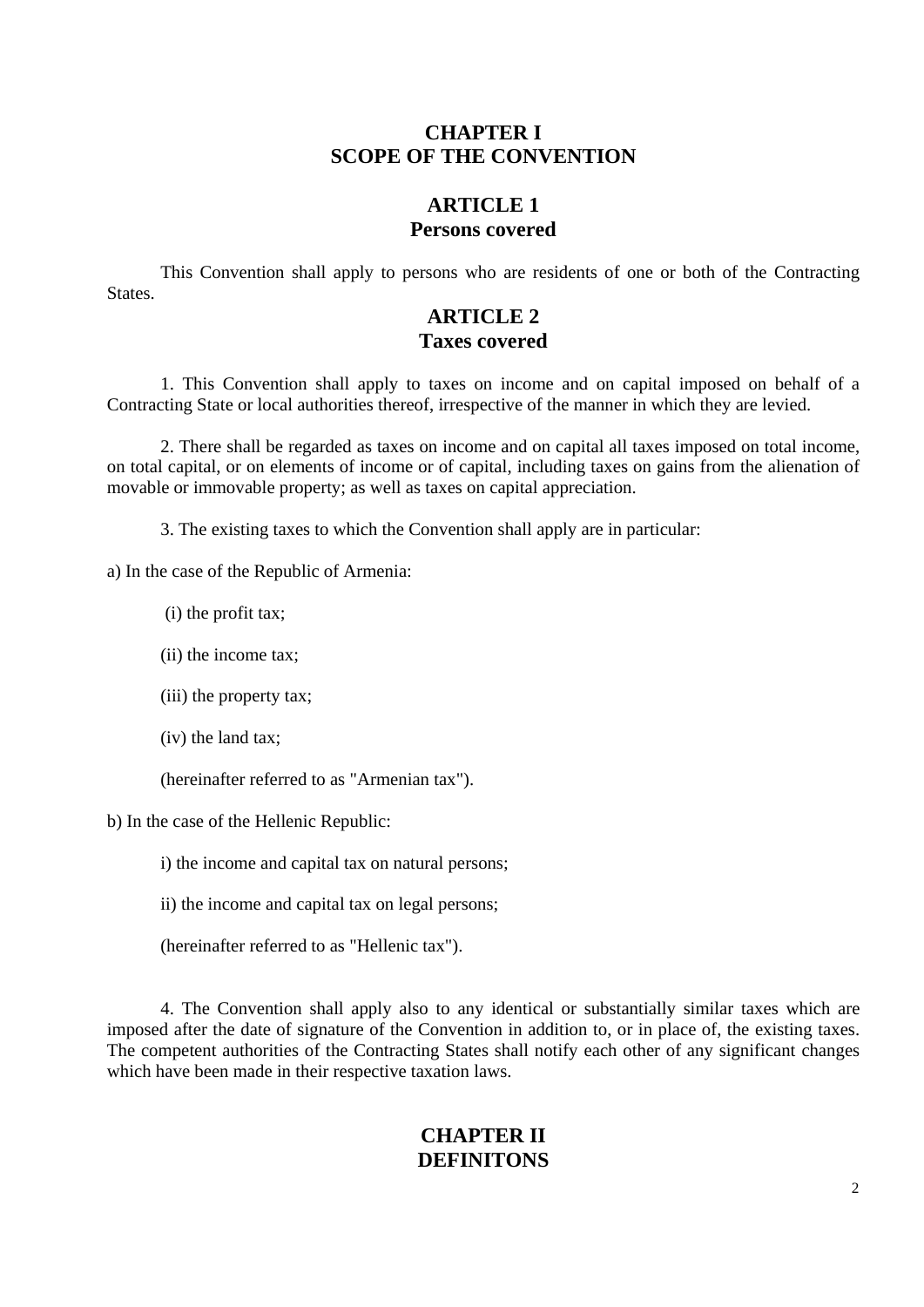# **ARTICLE 3 General definitions**

1. For the purposes of this Convention, unless the context otherwise requires:

a) the terms "a Contracting State" and "the other Contracting State" mean the Republic of Armenia or the Hellenic Republic as the context requires;

b) the term "Republic of Armenia" comprises the territory of the Republic of Armenia including internal waters, over which the Republic of Armenia exercises its sovereign rights and jurisdiction in accordance with international law and internal legislation;

c) the term "Hellenic Republic" comprises the territory of the Hellenic Republic and the part of the sea, the sea-bed and its subsoil under the Mediterranean Sea, over which the Hellenic Republic, in accordance with international law, has sovereign rights for the purpose of exploration, extraction or exploitation of the natural resources of such areas;

d) the term "person" includes an individual, a company and any other body of persons;

e) the term "company" means any body corporate or any entity which is treated as a body corporate for tax purposes;

f) the terms "enterprise of a Contracting State" and "enterprise of the other Contracting State" mean respectively an enterprise carried on by a resident of a Contracting State and an enterprise carried on by a resident of the other Contracting State;

g) the term "national" means:

(i) any individual possessing the nationality of a Contracting State;

(ii) any legal person created as such under the laws in force in a Contracting State;

h) the term "international traffic" means any transport by a ship or aircraft, except when the ship or aircraft is operated solely between places in a Contracting State;

i) the term "competent authority" means:

(i) in the Republic of Armenia, the Minister of Finance and Economy or his authorised representative;

(ii) in the Hellenic Republic, the Minister of Finance or his authorised representative.

2. As regards the application of the Convention at any time by a Contracting State, any term not defined therein shall, unless the context otherwise requires, have the meaning that it has at that time under the law of that State for the purposes of the taxes to which the Convention applies, any meaning under the applicable tax laws of that State prevailing over a meaning given to the term under other laws of that State.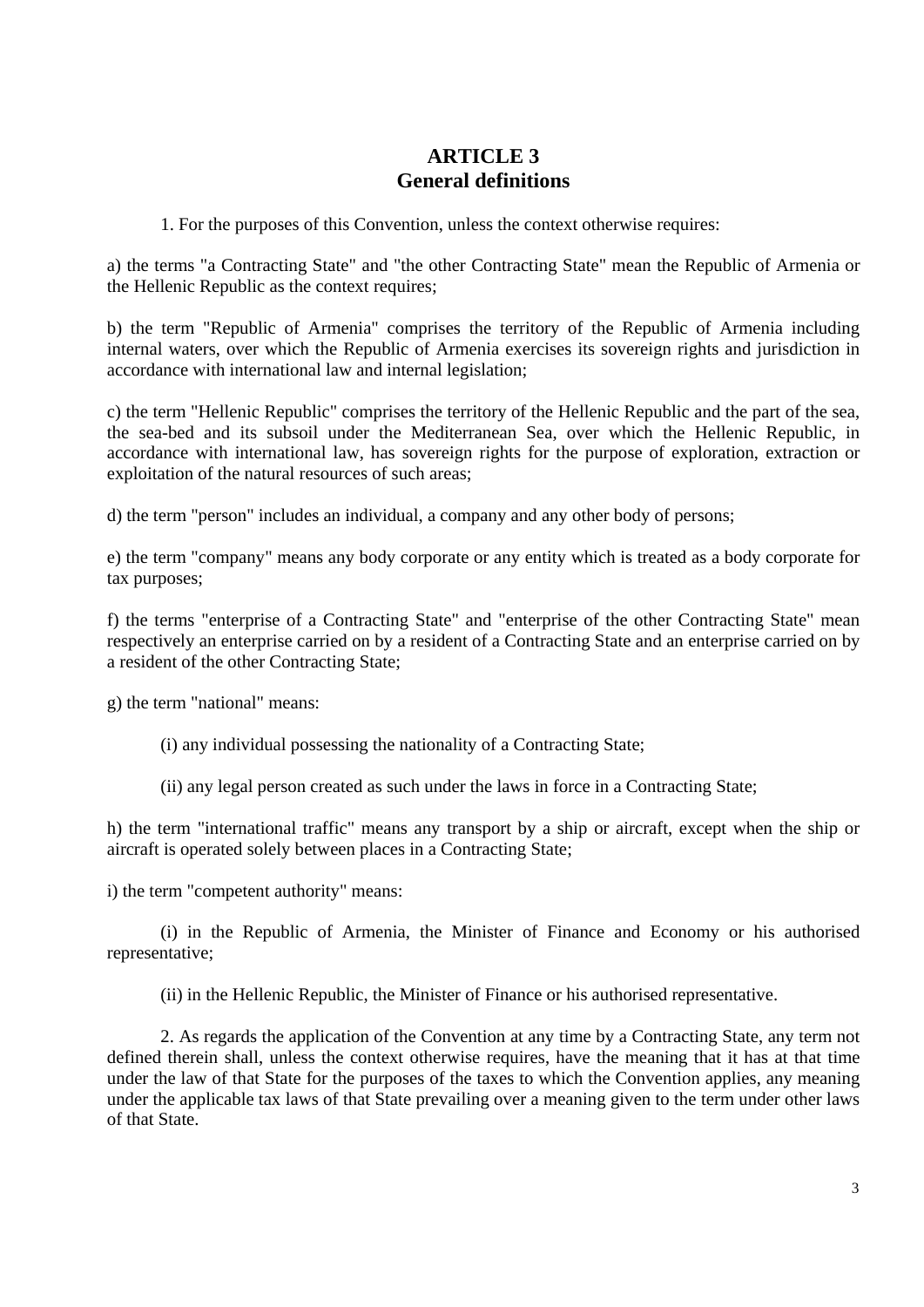# **ARTICLE 4 Resident**

1. For the purposes of this Convention, the term "resident of a Contracting State" means any person who, under the laws of that State, is liable to tax therein by reason of his domicile, place of registration, residence, place of management or any other criterion of a similar nature, and also includes that State and any local authority thereof. This term does not include any person who is liable to tax in that State in respect only of income from sources in that State or capital situated therein.

2. Where by reason of the provisions of paragraph 1 an individual is a resident of both Contracting States, then his status shall be determined as follows:

a) he shall be deemed to be a resident only of the State in which he has a permanent home available to him; if he has a permanent home available to him in both States, he shall be deemed to be a resident only of the State with which his personal and economic relations are closer (centre of vital interests);

b) if the State in which he has his centre of vital interests cannot be determined, or if he has not a permanent home available to him in either State, he shall be deemed to be a resident only of the State in which he has an habitual abode:

c) if he has an habitual abode in both States or in neither of them, he shall be deemed to be a resident only of the State of which he is a national;

d) if he is a national of both States or of neither of them, the competent authorities of the Contracting States shall settle the question by mutual agreement.

3. Where by reason of the provisions of paragraph 1 a person other than an individual is a resident of both Contracting States, then it shall be deemed to be a resident only of the Contracting State in which its place of registration is situated. In case that the place of registration of such person is situated in both Contracting States, the competent authorities of the Contracting States shall settle the question by mutual agreement.

#### **ARTICLE 5 Peranent establishment**

1. For the purposes of this Convention, the term "permanent establishment" means a fixed place of business through which the business of an enterprise is wholly or partly carried on.

2. The term "permanent establishment" includes especially:

- a) a place of management;
- b) a branch;
- c) an office;
- d) a factory;
- e) a workshop;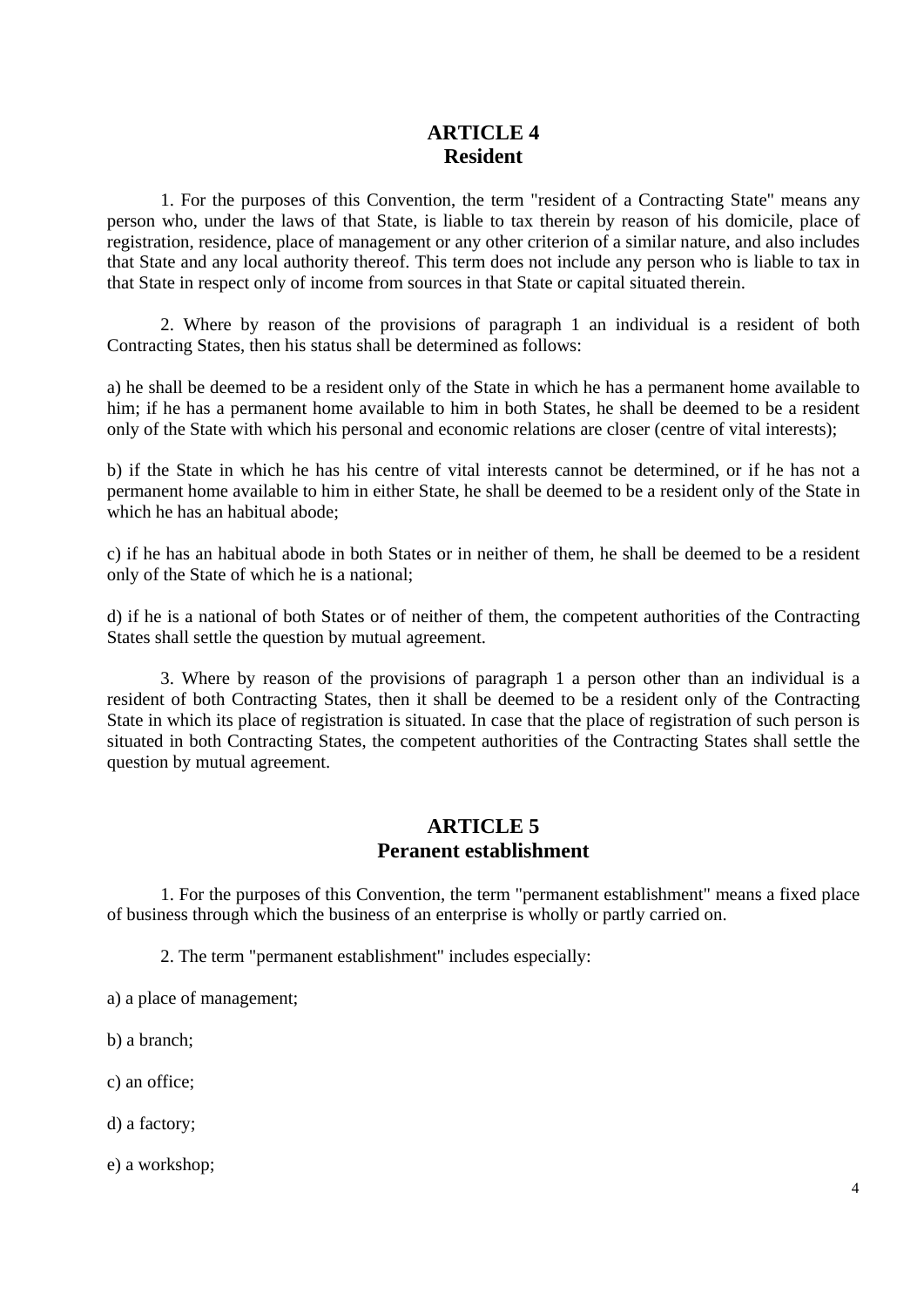f) a mine, an oil or gas well, a quarry or any other place of exploration, exploitation or extraction of natural resources.

3. A building site or construction or installation project, or supervisory activities in connection therewith constitutes a permanent establishment only if it lasts more than 9 months.

4. Notwithstanding the preceding provisions of this Article, the term ''permanent establishment'' shall be deemed not to include:

a) the use of facilities solely for the purpose of storage, display or delivery of goods or merchandise belonging to the enterprise;

b) the maintenance of a stock of goods or merchandise belonging to the enterprise solely for the purpose of storage, display or delivery;

c) the maintenance of a stock of goods or merchandise belonging to the enterprise solely for the purpose of processing by another enterprise;

d) the maintenance of a fixed place of business solely for the purpose of purchasing goods or merchandise or of collecting information, for the enterprise;

e) the maintenance of a fixed place of business solely for the purpose of carrying on, for the enterprise, any other activity of a preparatory or auxiliary character;

f) the maintenance of a fixed place of business solely for any combination of activities mentioned in sub-paragraphs a) to e), provided that the overall activity of the fixed place of business resulting from the combination is of a preparatory or auxiliary character.

5. Notwithstanding the provisions of paragraphs 1 and 2, where a person - other than an agent of an independent status to whom paragraph 7 applies - is acting on behalf of an enterprise and has, and habitually exercises, in a Contracting State an authority to conclude contracts in the name of the enterprise, that enterprise shall be deemed to have a permanent establishment in that State in respect of any activities which that person undertakes for the enterprise, unless the activities of such person are limited to those mentioned in paragraph 4 which, if exercised through a fixed place of business, would not make this fixed place of business a permanent establishment under the provisions of that paragraph.

6. Notwithstanding the preceding provisions of this Article, an insurance enterprise of a Contracting State shall, except in regard to reinsurance, be deemed to have a permanent establishment in the other Contracting State if it collects premiums in the territory of the other Contracting State through a person other than agent of an independent status.

7. An enterprise shall not be deemed to have a permanent establishment in a Contracting State merely because it carries on business in that State through a broker, general commission agent or any other agent of an independent status, provided that such persons are acting in the ordinary course of their business.

8. The fact that a company which is a resident of a Contracting State controls or is controlled by a company which is a resident of the other Contracting State, or which carries on business in that other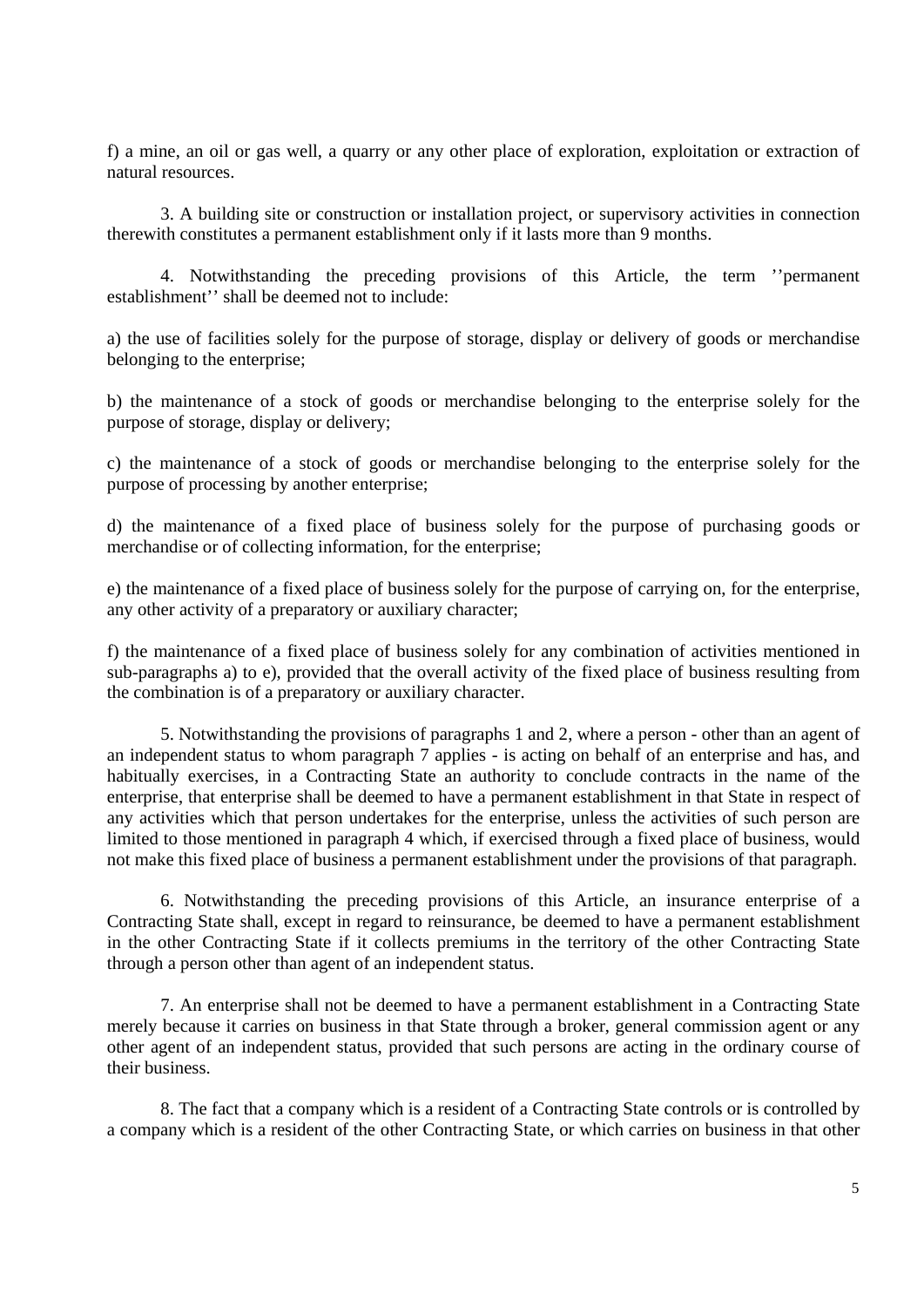State (whether through a permanent establishment or otherwise), shall not of itself constitute either company a permanent establishment of the other.

#### **CHAPTER III TAXATION OF INCOME**

### **ARTICLE 6 Income from immovable property**

1. Income derived by a resident of a Contracting State from immovable property (including income from agriculture or forestry) situated in the other Contracting State may be taxed in that other State.

2. The term "immovable property" shall have the meaning which it has under the law of the Contracting State in which the property in question is situated. The term shall in any case include property accessory to immovable property, livestock and equipment used in agriculture and forestry, rights to which the provisions of general law respecting landed property apply, usufruct of immovable property and rights to variable or fixed payments as consideration for the working of, or the right to work, mineral deposits, sources and other natural resources; ships, boats and aircraft shall not be regarded as immovable property.

3. The provisions of paragraph 1 shall apply to income derived from the direct use, letting, or use in any other form of immovable property.

4. The provisions of paragraphs 1 and 3 shall also apply to the income from immovable property of an enterprise and to income from immovable property used for the performance of independent personal services.

#### **ARTICLE 7 Business profits**

1. The profits of an enterprise of a Contracting State shall be taxable only in that State unless the enterprise carries on business in the other Contracting State through a permanent establishment situated therein. If the enterprise carries on business as aforesaid, the profits of the enterprise may be taxed in the other State but only so much of them as is attributable to that permanent establishment.

2. Subject to the provisions of paragraph 3, where an enterprise of a Contracting State carries on business in the other Contracting State through a permanent establishment situated therein, there shall in each Contracting State be attributed to that permanent establishment the profits which it might be expected to make if it were a distinct and separate enterprise engaged in the same or similar activities under the same or similar conditions and dealing wholly independently with the enterprise of which it is a permanent establishment.

3. In determining the profits of a permanent establishment, there shall be allowed as deductions expenses which are incurred for the purposes of the permanent establishment, including executive and general administrative expenses so incurred, whether in the State in which the permanent establishment is situated or elsewhere. However, no such deduction shall be allowed in respect of amounts, if any,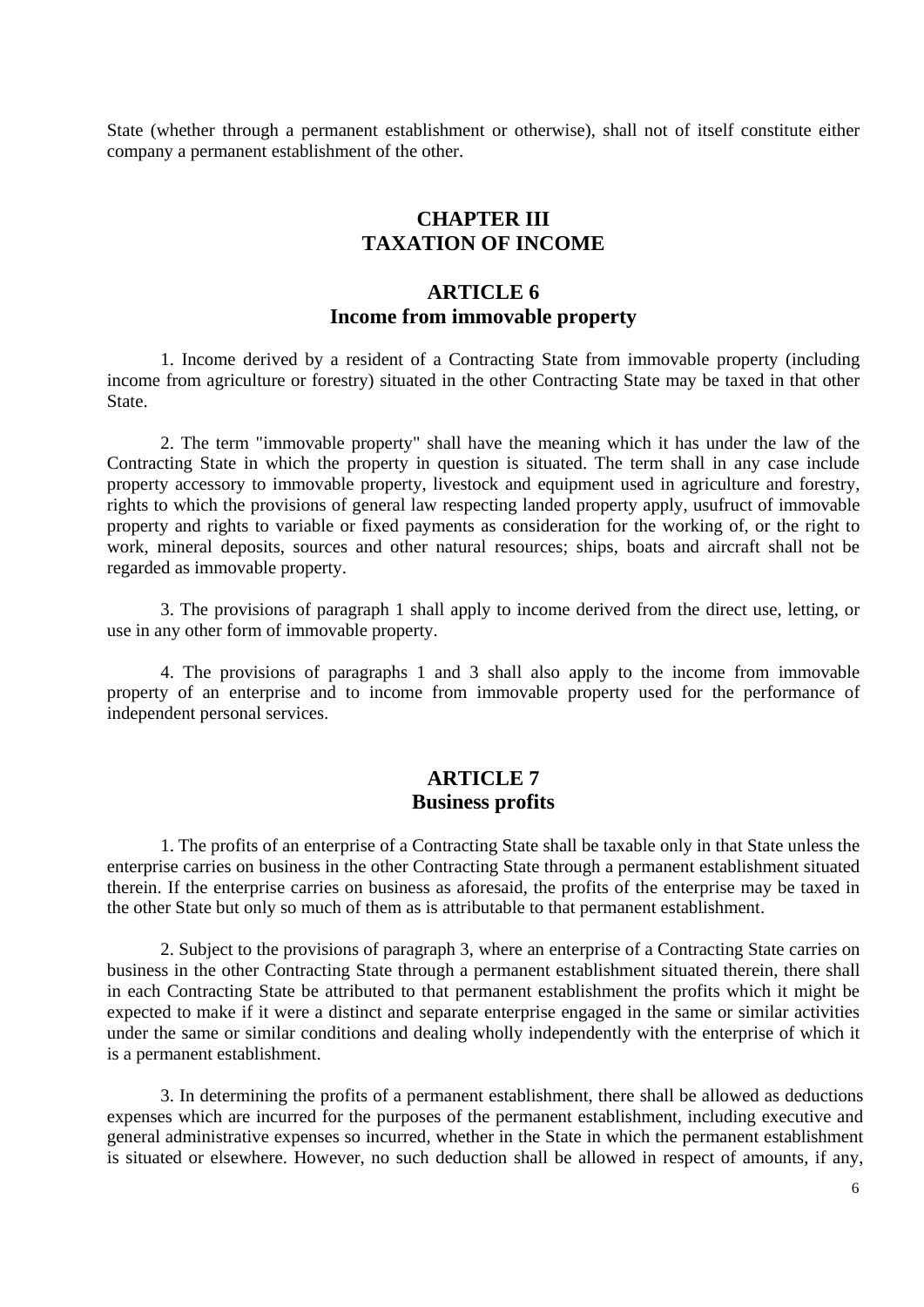paid (otherwise than towards reimbursement of actual expenses) by the permanent establishment to the head office of the enterprise, by way of royalties, fees or other similar payments in return for the use of patents or other rights, or by way of commission, for specific services performed or for management, or, except in the case of a banking enterprise, by way of interest on moneys lent to the permanent establishment.

Likewise, no account shall be taken, in the determination of the profits of a permanent establishment, for amounts charged (otherwise than towards reimburcement of actual expenses), by the permanent establishment to the head office of the enterprise, by way of royalties, fees or other similar payments in return for the use of patents or other rights, or by way of commision for specific services performed or for the use of patents or other rights, or by way of commision for specific services performed or for management, or, except in the case of a banking enterprise by way of interest on moneys lent to the head office of the enterprise.

4. Insofar as it has been customary in a Contracting State to determine the profits to be attributed to a permanent establishment on the basis of an apportionment of the total profits of the enterprise to its various parts, nothing in paragraph 2 shall preclude that Contracting State from determining the profits to be taxed by such an apportionment as may be customary; the method of apportionment adopted shall, however, be such that the result shall be in accordance with the principles contained in this Article.

5. No profits shall be attributed to a permanent establishment by reason of the mere purchase by that permanent establishment of goods or merchandise for the enterprise.

6. For the purposes of the preceding paragraphs, the profits to be attributed to the permanent establishment shall be determined by the same method year by year unless there is good and sufficient reason to the contrary.

7. Where profits include items of income which are dealt with separately in other Articles of this Convention, then the provisions of those Articles shall not be affected by the provisions of this Article.

#### **ARTICLE 8 Shipping and air transport**

1. Profits derived from the operation of ships engaged in international traffic shall be taxable only in the Contracting State in which the ships are registered or by which they are documented.

2. Profits derived by an enterprise of a Contracting State from the operation of aircraft in international traffic shall be taxable only in that State.

3. Profits or income derived from the operation of ships or aircraft in international traffic includes income derived from the use, maintenance or rental of containers (including trailers and related equipment for the transport of containers) in connection with the transport of goods or merchandise in international traffic.

4. The provisions of paragraphs 1 and 2 shall also apply to profits from the participation in a pool, a joint business or an international operating agency.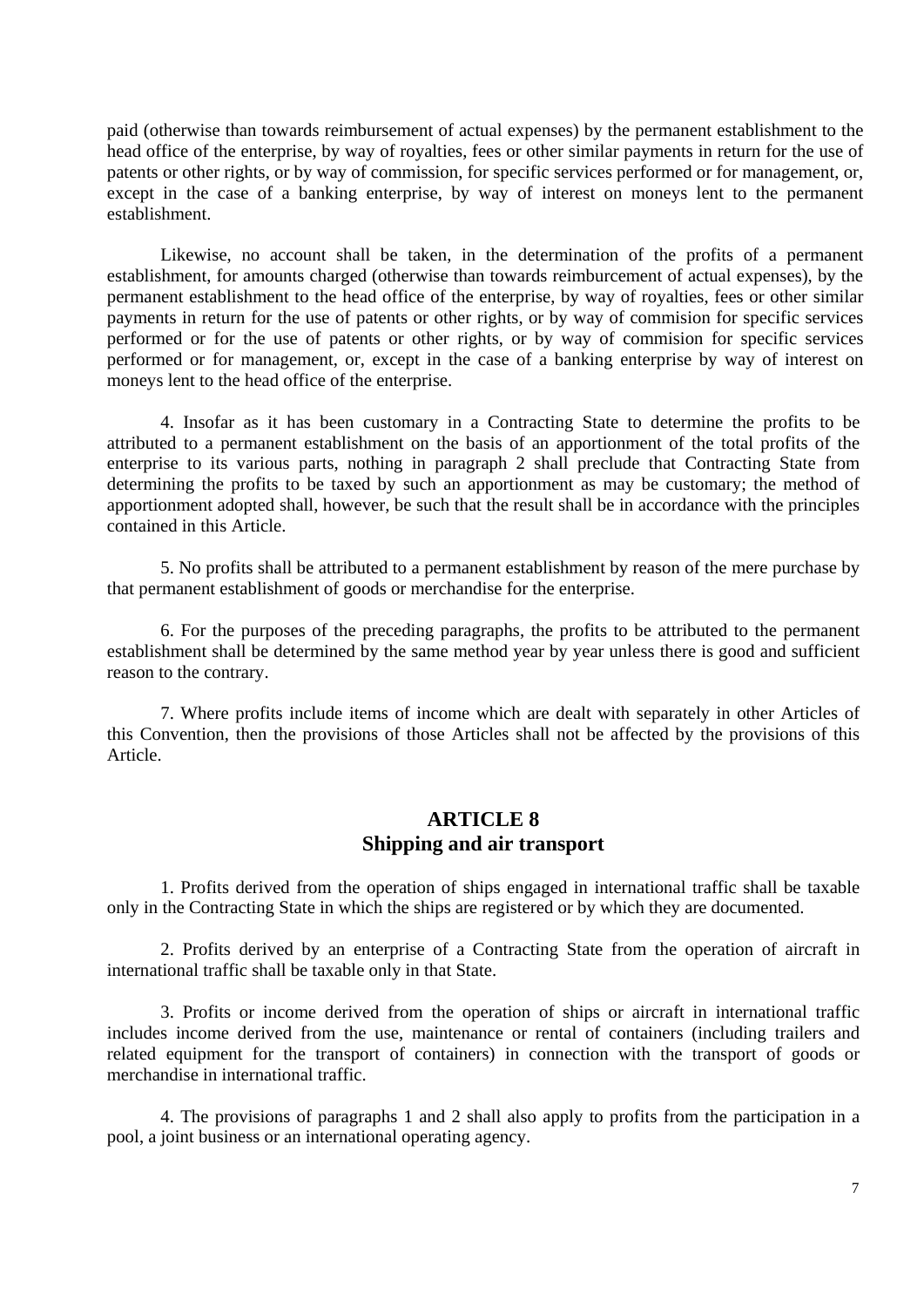# **ARTICLE 9 Associated enterprises**

#### 1. Where

a) an enterprise of a Contracting State participates directly or indirectly in the management, control or capital of an enterprise of the other Contracting State, or

b) the same persons participate directly or indirectly in the management, control or capital of an enterprise of a Contracting State and an enterprise of the other Contracting State,

and in either case conditions are made or imposed between the two enterprises in their commercial or financial relations which differ from those which would be made between independent enterprises, then any profits which would, but for those conditions, have accrued to one of the enterprises, but, by reason of those conditions, have not so accrued, may be included in the profits of that enterprise and taxed accordingly.

2. Where a Contracting State includes in the profits of an enterprise of that State - and taxes accordingly - profits on which an enterprise of the other Contracting State has been charged to tax in that other State and the profits so included are profits which would have accrued to the enterprise of the first-mentioned State if the conditions made between the two enterprises had been those which would have been made between independent enterprises, then that other State shall make an appropriate adjustment to the amount of the tax charged therein on those profits. In determining such adjustment, due regard shall be had to the other provisions of this Convention and the competent authorities of the Contracting States shall if necessary consult each other.

### **ARTICLE 10 Dividends**

1. Dividends paid by a company which is a resident of a Contracting State to a resident of the other Contracting State may be taxed in that other State.

2. However, such dividends may also be taxed in the Contracting State of which the company paying the dividends is a resident and according to the laws of that State, but if the beneficial owner of the dividends is a resident of the other Contracting State, the tax so charged shall not exceed 10 per cent of the gross amount of the dividends.

The competent authorities of the Contracting States shall by mutual agreement settle the mode of application of this limitation. This paragraph shall not affect the taxation of the company in respect of the profits out of which the dividends are paid.

3. The term "dividends" as used in this Article means income from shares, "jouissance" shares or "jouissance" rights, mining shares, founders' shares or other rights, not being debt-claims, participating in profits, as well as income from other corporate rights which is subjected to the same taxation treatment as income from shares by the laws of the State of which the company making the distribution is a resident.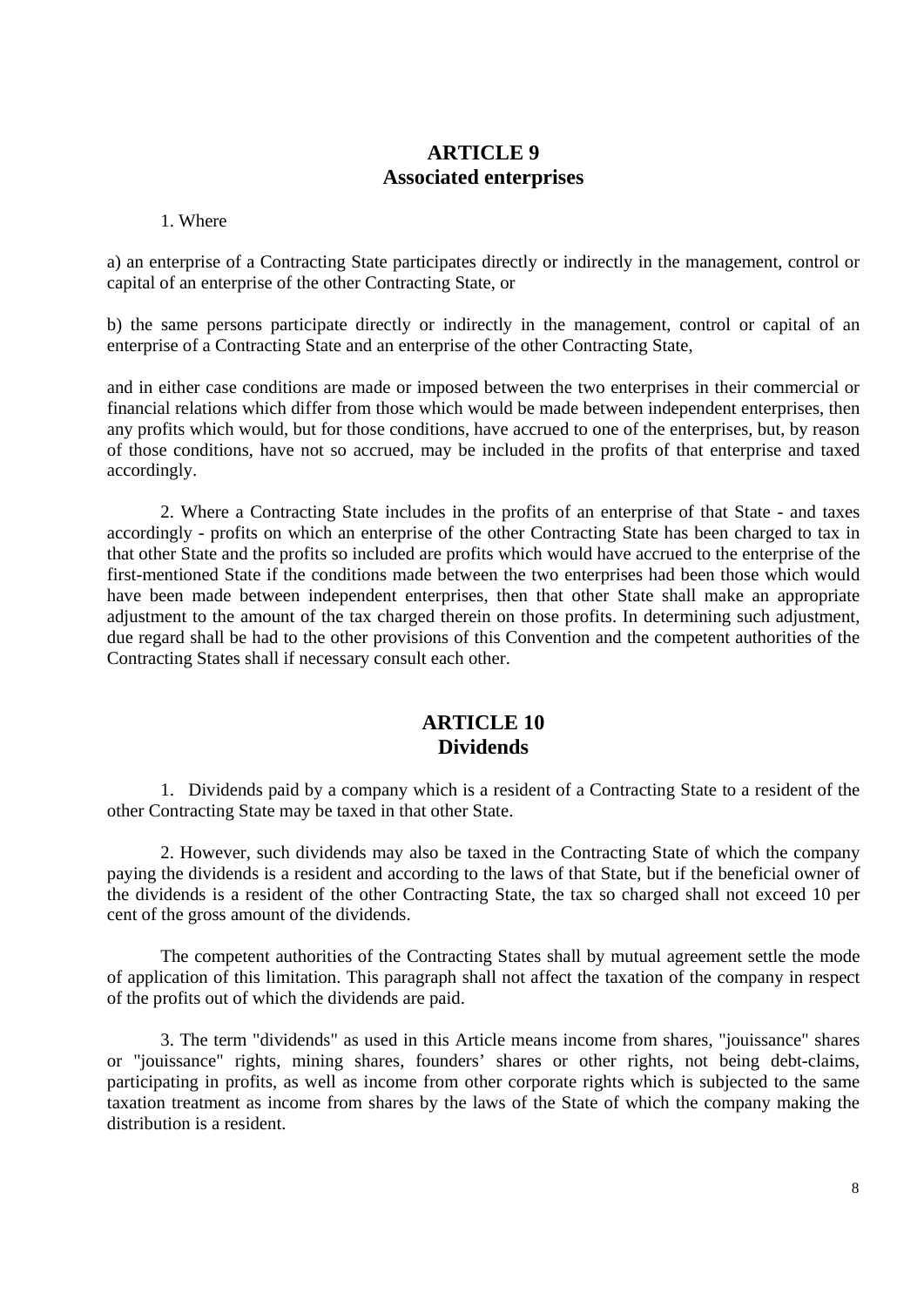4. The provisions of paragraphs 1 and 2 shall not apply if the beneficial owner of the dividends, being a resident of a Contracting State, carries on business in the other Contracting State of which the company paying the dividends is a resident, through a permanent establishment situated therein, or performs in that other State independent personal services from a fixed base situated therein, and the holding in respect of which the dividends are paid is effectively connected with such permanent establishment or fixed base. In such case, the provisions of Article 7 or Article 14, as the case may be, shall apply.

5. Where a company which is a resident of a Contracting State derives profits or income from the other Contracting State, that other State may not impose any tax on the dividends paid by the company, except insofar as such dividends are paid to a resident of that other State or insofar as the holding in respect of which the dividends are paid is effectively connected with a permanent establishment or a fixed base situated in that other State, nor subject the company's undistributed profits to a tax on undistributed profits, even if the dividends paid or the undistributed profits consist wholly or partly of profits or income arising in such other State.

#### **ARTICLE 11 Interest**

1. Interest arising in a Contracting State and paid to a resident of the other Contracting State may be taxed in that other State.

2. However, such interest may also be taxed in the Contracting State in which it arises and according to the laws of that State, but if the beneficial owner of the interest is a resident of the other Contracting State, the tax so charged shall not exceed 10 per cent of the gross amount of the interest. The competent authorities of the Contracting States shall by mutual agreement settle the mode of application of this limitation.

3. The term "interest" as used in this Article, means income from debt-claims of every kind, whether or not secured by mortgage, and whether or not carrying a right to participate in the debtor's profits, and in particular, income from government securities and income from bonds or debentures, including premiums and prizes attaching to such securities, bonds or debentures as well as any income that is treated as interest under the law or regulations of the Contracting State in which such income arises. Penalty charges for late payment shall not be regarded as interest for the purpose of this Article.

4. The provisions of paragraphs 1 and 2 shall not apply if the beneficial owner of the interest, being a resident of a Contracting State, carries on business in the other Contracting State in which the interest arises, through a permanent establishment situated therein, or performs in that other State independent personal services from a fixed base situated therein, and the debt-claim in respect of which the interest is paid is effectively connected with such permanent establishment or fixed base. In such case, the provisions of Article 7 or Article 14, as the case may be, shall apply.

5. Interest shall be deemed to arise in a Contracting State when the payer is that State itself, a local authority or a resident of that State. Where, however, the person paying the interest, whether he is a resident of a Contracting State or not, has in a Contracting State a permanent establishment or a fixed base in connection with which the indebtedness on which the interest is paid was incurred, and such interest is borne by such permanent establishment or fixed base, then such interest shall be deemed to arise in the State in which the permanent establishment or fixed base is situated.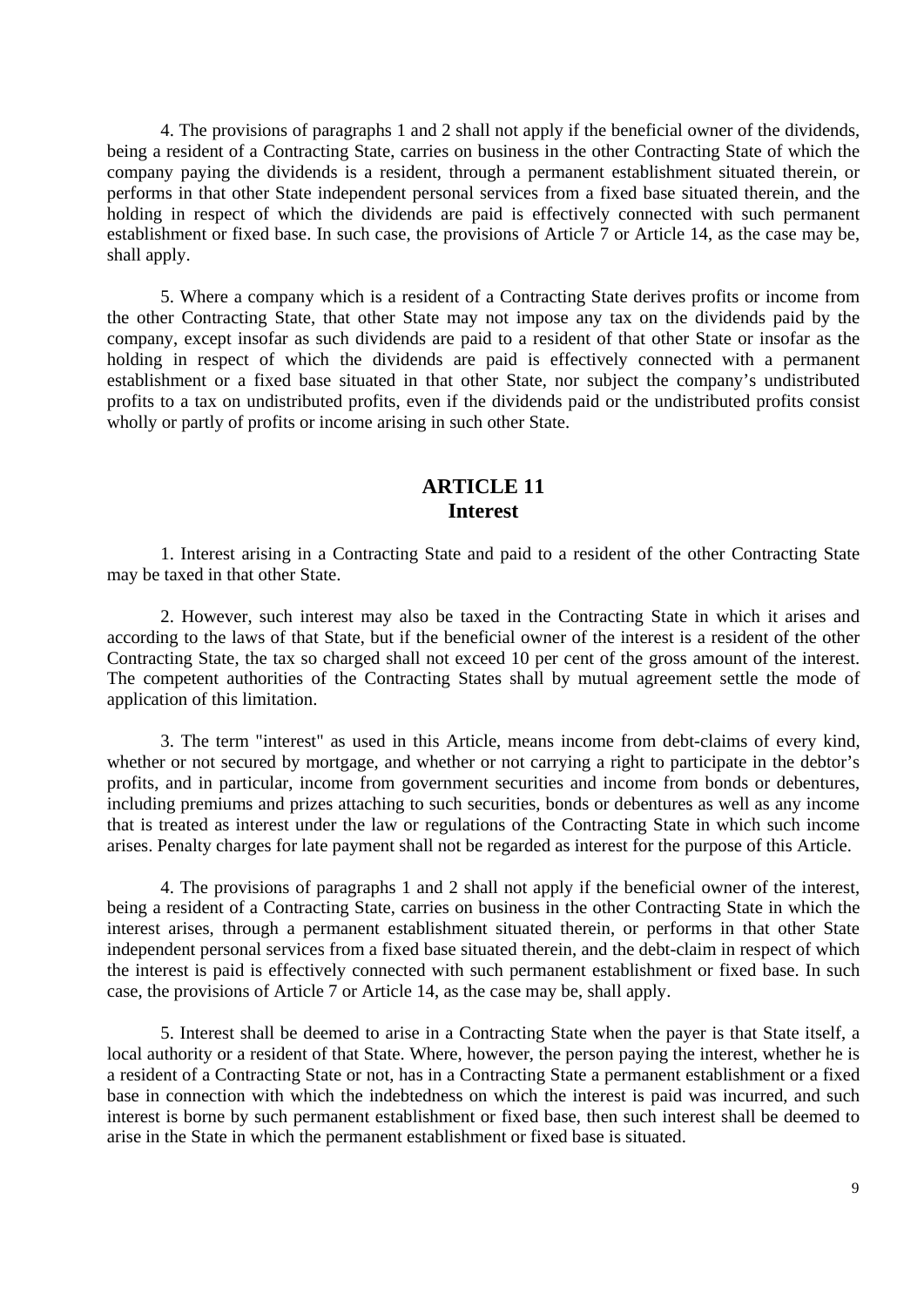6. Where, by reason of a special relationship between the payer and the beneficial owner or between both of them and some other person, the amount of the interest**,** having regard to the debtclaim for which it is paid, exceeds the amount which would have been agreed upon by the payer and the beneficial owner in the absence of such relationship, the provisions of this Article shall apply only to the last-mentioned amount. In such case, the excess part of the payment shall remain taxable according to the laws of each Contracting State, due regard being had to the other provisions of this Convention.

#### **ARTICLE 12 Royalties**

1. Royalties arising in a Contracting State and paid to a resident of the other Contracting State may be taxed in that other State.

2. However, such royalties may also be taxed in the Contracting State in which they arise and according to the laws of that State, but if the recipient is the beneficial owner of the royalties the tax so charged shall not exceed 5 per cent of the gross amount of the royalties. The competent authorities of the Contracting States shall by mutual agreement settle the mode of application of this limitation.

3. The term "royalties" as used in this Article means payments of any kind received as a consideration for the use of, or the right to use, any copyright of literary, artistic or scientific work including cinematograph films and films or tapes for television or radio broadcasting, any patent, trade mark, design or model, plan, secret formula or process, or for the use of, or the right to use, industrial, commercial or scientific equipment, or for information concerning industrial, commercial or scientific experience.

4. The provisions of paragraphs 1 and 2 shall not apply if the beneficial owner of the royalties, being a resident of a Contracting State, carries on business in the other Contracting State in which the royalties arise, through a permanent establishment situated therein, or performs in that other State independent personal services from a fixed base situated therein, and the right or property in respect of which the royalties are paid is effectively connected with such permanent establishment or fixed base. In such case the provisions of Article 7 or Article 14, as the case may be, shall apply.

5. Royalties shall be deemed to arise in a Contracting State when the payer is that State itself, a local authority or a resident of that State. Where, however, the person paying the royalties, whether he is a resident of a Contracting State or not, has in a Contracting State a permanent establishment or a fixed base in connection with which the obligation to pay the royalties was incurred and the royalties are borne by that permanent establishment or fixed base, then such royalties shall be deemed to arise in the State in which the permanent establishment or fixed base is situated.

6. Where, by reason of a special relationship between the payer and the beneficial owner or between both of them and some other person, the amount of the royalties, having regard to the use, right or information for which they are paid, exceeds the amount which would have been agreed upon by the payer and the beneficial owner in the absence of such relationship, the provisions of this Article shall apply only to the last-mentioned amount. In such case, the excess part of the payments shall remain taxable according to the laws of each Contracting State, due regard being had to the other provisions of this Convention.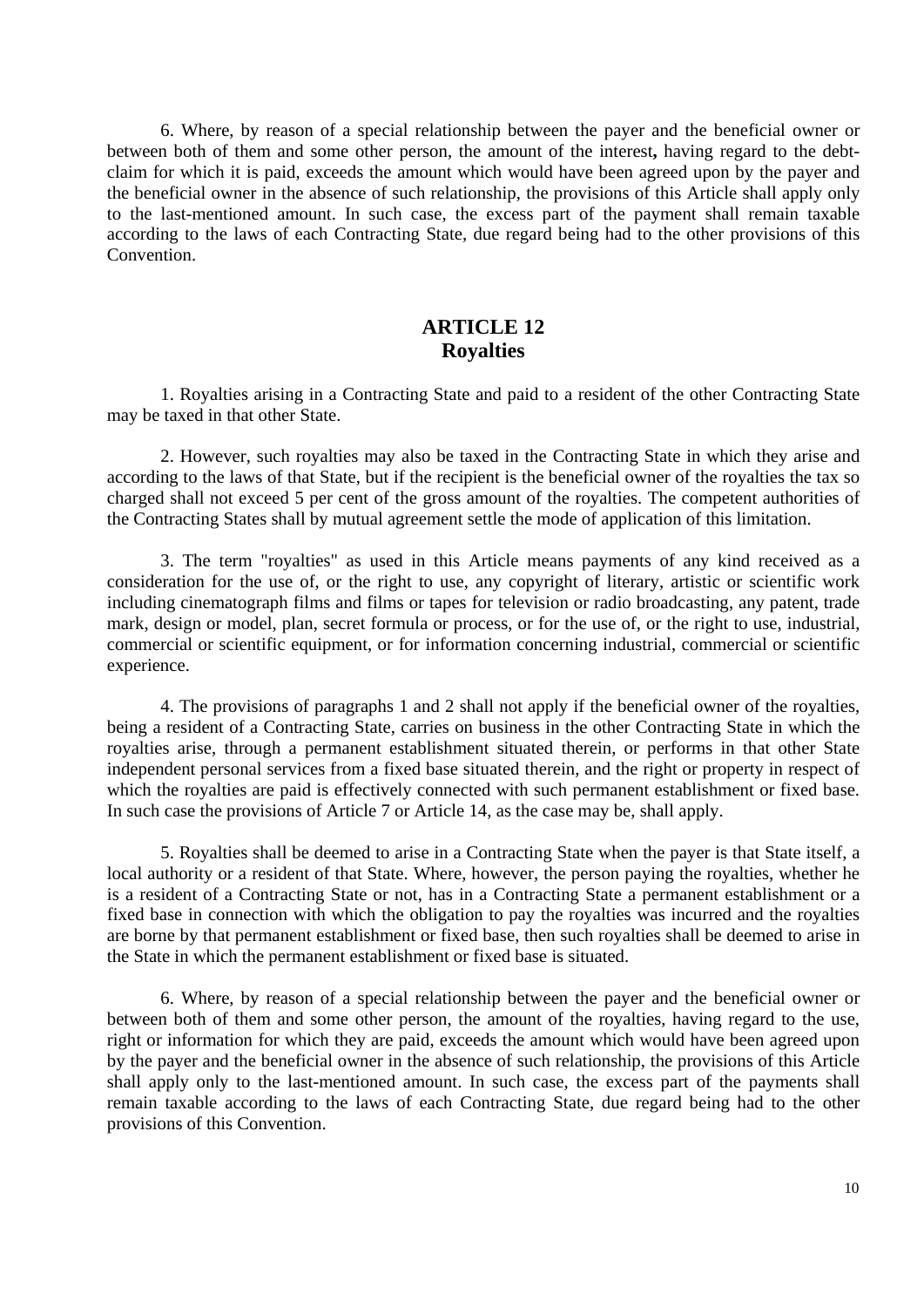# **ARTICLE 13 Capital gains**

1. Gains derived by a resident of a Contracting State from the alienation of immovable property referred to in Article 6 and situated in the other Contracting State may be taxed in that other State.

2. Gains from the alienation of movable property forming part of the business property of a permanent establishment which an enterprise of a Contracting State has in the other Contracting State or of movable property pertaining to a fixed base available to a resident of a Contracting State in the other Contracting State for the purpose of performing independent personal services, including such gains from the alienation of such a permanent establishment (alone or with the whole enterprise) or of such fixed base, may be taxed in that other State.

3. Gains from the alienation of ships or aircraft operated in international traffic or movable property pertaining to the operation of such ships or aircraft shall be taxable only in the Contracting State in which the profits derived from the operation of the ships or aircraft are taxable according to the provisions of Article 8.

4. Gains from the alienation of any property other than that referred to in paragraphs 1, 2 and 3, shall be taxable only in the Contracting State of which the alienator is a resident.

#### **ARTICLE 14 Independent personal services**

1. Income derived by a resident of a Contracting State in respect of professional services or other activities of an independent character shall be taxable only in that State unless he has a fixed base regularly available to him in the other Contracting State for the purpose of performing his activities. If he has such a fixed base, the income may be taxed in the other State but only so much of it as is attributable to that fixed base.

2. The term ''rofessional services" includes especially independent scientific, literary, artistic, educational or teaching activities as well as the independent activities of physicians, lawyers, engineers, architects, dentists, accountants and auditors.

#### **ARTICLE 15 Dependent personal services**

1. Subject to the provisions of Articles 16, 18 and 19, salaries, wages and other similar remuneration derived by a resident of a Contracting State in respect of an employment shall be taxable only in that State unless the employment is exercised in the other Contracting State. If the employment is so exercised, such remuneration as is derived therefrom may be taxed in that other State.

2. Notwithstanding the provisions of paragraph 1, remuneration derived by a resident of a Contracting State in respect of an employment exercised in the other Contracting State shall be taxable only in the first-mentioned State if: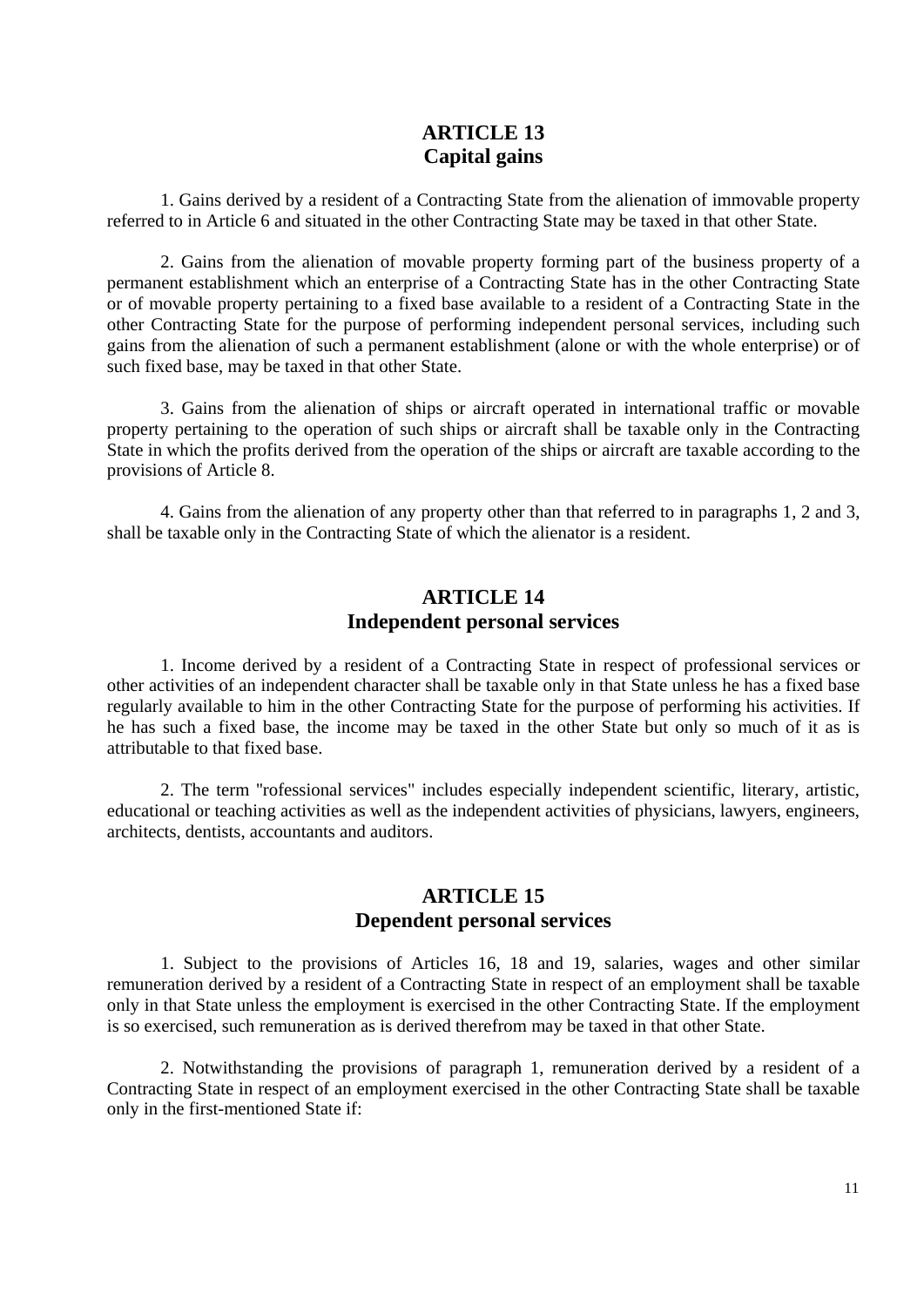a) the recipient is present in the other State for a period or periods not exceeding in the aggregate 183 days in a period of twelve months commencing or ending in the fiscal year concerned, and

b) the remuneration is paid by, or on behalf of, an employer who is not a resident of the other State, and

c) the remuneration is not reasonably connected with the activities of a permanent establishment or a fixed base which the employer has in the other State.

3. Notwithstanding the preceding provisions of this Article, remuneration derived in respect of an employment exercised aboard a ship or aircraft operated in international traffic may be taxed in the Contracting State in which the profits from the operation of the ship or aircraft are taxable according to the provisions of Article 8.

#### **ARTICLE 16 Director's fees**

Director's fees and other similar payments derived by a resident of a Contracting State in his capacity as a member of the board of directors or any similar organ of a company which is a resident of the other Contracting State may be taxed in that other State.

### **ARTICLE 17 Artists and sportsmen**

1. Notwithstanding the provisions of Articles 14 and 15, income derived by a resident of a Contracting State as an entertainer, such as a theatre, motion picture, radio or television artiste, or a musician, or as a sportsman, from his personal activities as such exercised in the other Contracting State, may be taxed in that other State.

2. Where income in respect of personal activities exercised by an entertainer or a sportsman, in his capacity as such accrues not to the entertainer or sportsman himself but to another person, that income may, notwithstanding the provisions of Articles 7, 14 and 15, be taxed in the Contracting State in which the activities of the entertainer or sportsman are exercised.

3. Notwithstanding the provisions of paragraphs 1 and 2, the income derived by an entertainer or a sportsman from the activities referred to in paragraph 1 exercised within the framework of cultural or sport exchanges agreed to by the Governments of the Contracting States and carried out other than for the purpose of profit, shall be exempt from tax in the Contracting State in which these activities are exercised.

#### **ARTICLE 18 Pencions**

Subject to the provisions of paragraph 2 of Article 19, pensions and other similar remuneration paid to a resident of a Contracting State in consideration of past employment shall be taxable only in that State.

#### **ARTICLE 19**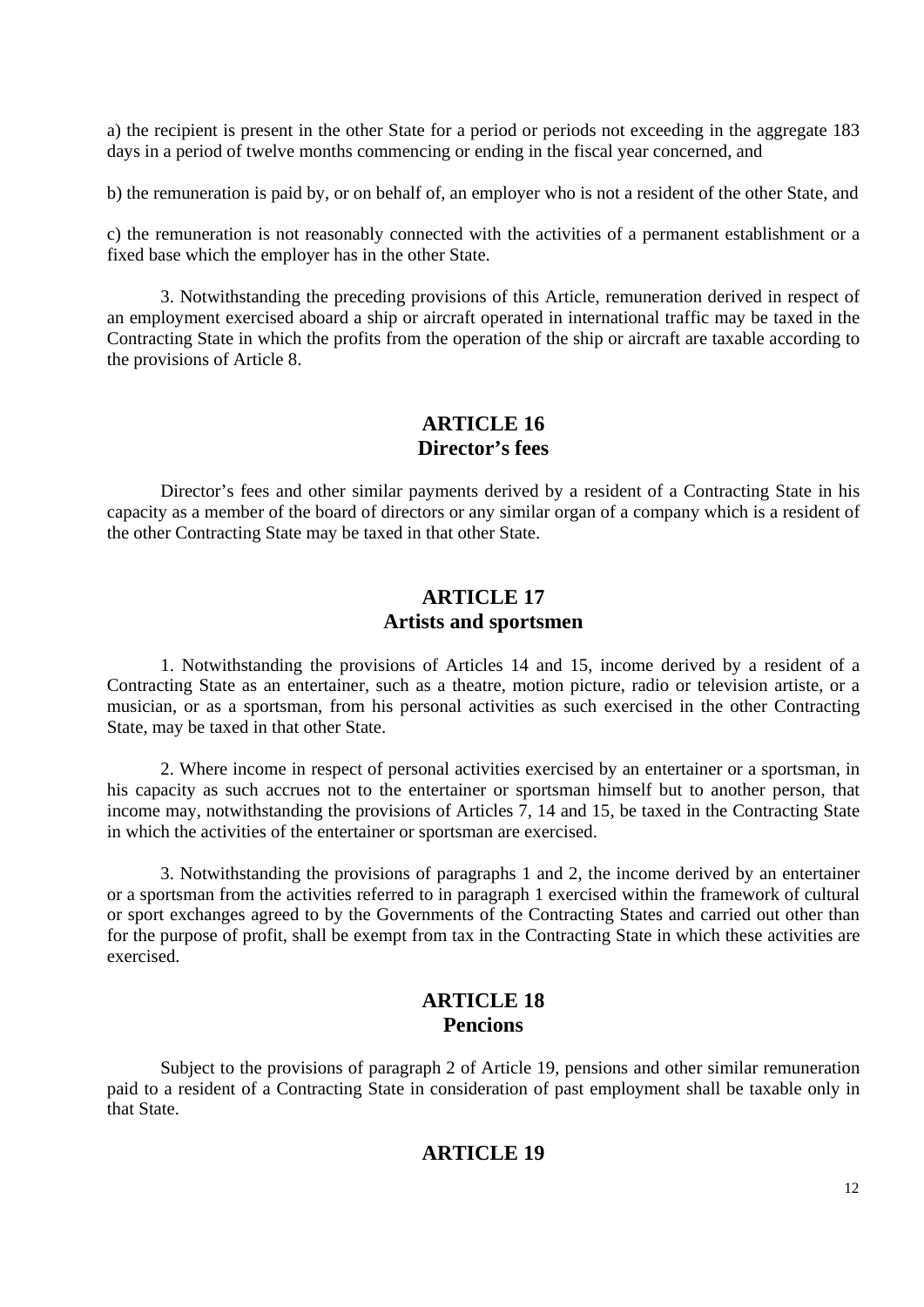#### **Government services**

1. a) Salaries, wages and other similar remuneration, other than a pension, paid by a Contracting State or a local authority thereof to an individual in respect of services rendered to that State or authority shall be taxable only in that State.

b) However, such salaries, wages and other similar remuneration shall be taxable only in the other Contracting State if the services are rendered in that State and the individual is a resident of that State who:

i) is a national of that State; or

ii) did not become a resident of that State solely for the purpose of rendering the services.

2. a) Any pension paid by, or out of funds created by, a Contracting State or a a local authority thereof to an inividual in respect of services rendered to that State or authority shall be taxable only in that State.

b) However, such pension shall be taxable only in the other Contracting State if the individual is a resident of, and a national of, that State.

 3*.* The provisions of Articles 15, 16, 17 and 18 shall apply to salaries, wages and other similar remuneration and pensions in respect of services rendered in connection with a business carried on by a Contracting State or a local authority thereof.

# **ARTICLE 20 PROFESSORS AND RESEARCHERS**

1. Remuneration which a resident of a Contracting State receives for undertaking study or research at a high level or for teaching, during a period not exceeding two years, at a university, research institute or other similar establishment for highest or higher education or research in the other Contracting State accredited as such by that other State, shall not be taxable in that other State.

2. The provisions of paragraph 1 of this Article shall not apply to income from research if such research is undertaken not in the public interest but for the private benefit of a specific person or persons.

#### **ARTICLE 21 Students**

Payments which a student or business apprentice who is or was immediately before visiting a Contracting State a resident of the other Contracting State and who is present in the first-mentioned Contracting State solely for the purpose of his education or training receives for the purpose of his maintenance, education or training shall not be taxed in that State, provided that such payments arise from sources outside that State.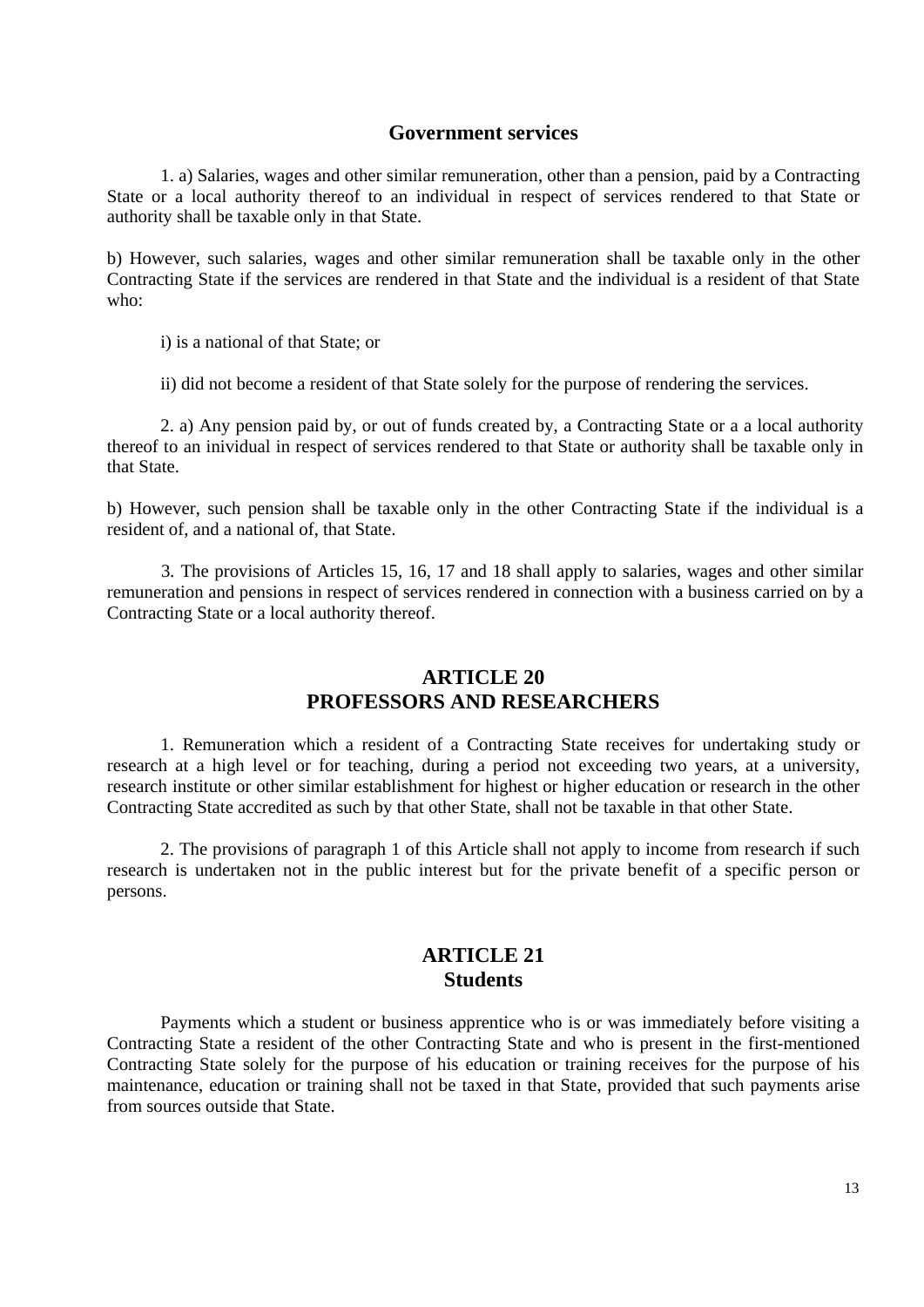# **ARTICLE 22 Other income**

1. Items of income of a resident of a Contracting State, wherever arising, not dealt with in the foregoing Articles of this Convention shall be taxable only in that State.

2. The provisions of paragraph 1 shall not apply to income, other than income from immovable property as defined in paragraph 2 of Article 6, if the recipient of such income, being a resident of a Contracting State, carries on business in the other Contracting State through a permanent establishment situated therein, or performs in that other State independent personal services from a fixed base situated therein, and the right or property in respect of which the income is paid is effectively connected with such permanent establishment or fixed base. In such case the provisions of Article 7 or Article 14, as the case may be, shall apply.

# **CHAPTER IV TAXATION OF CAPITAL**

#### **ARTICLE 23 Capital**

1. Capital represented by immovable property referred to in Article 6, owned by a resident of a Contracting State and situated in the other Contracting State, may be taxed in that other State.

2. Capital represented by movable property forming part of the business property of a permanent establishment which an enterprise of a Contracting State has in the other Contracting State or by movable property pertaining to fixed base available to a resident of a Contracting State in the other Contracting State for the purpose of performing independent personal services, may be taxed in that other State.

3. Capital represented by ships or aircraft operated in international traffic and by movable property pertaining to the operation of such ships or aircraft, shall be taxable only in the Contracting State in which the profits derived from the operation of the ships or aircraft are taxable according to the provisions of Article 8.

4. All other elements of capital of a resident of a Contracting State shall be taxable only in that State.

# **CHAPTER V METHODS FOR ELIMINATION OF DOUBLE TAXATION**

# **ARTICLE 24 Elimination of double taxation**

1. Where a resident of a Contracting State derives income or owns capital which, in accordance with the provisions of this Convention, may be taxed in the other Contracting State, the first-mentioned State shall allow: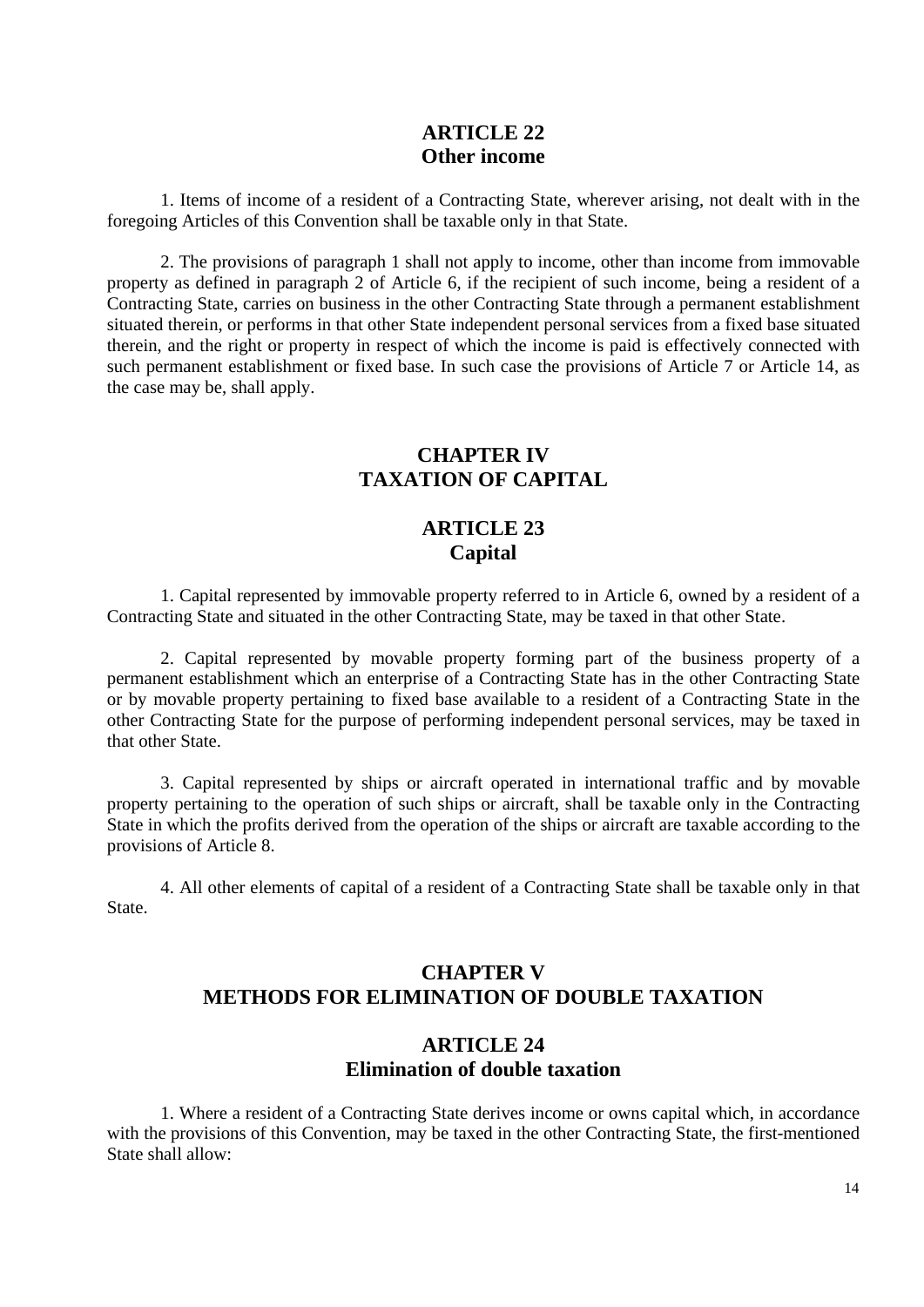a) as a deduction from the tax on the income of that resident, an amount equal to the income tax paid in that other State;

b) as a deduction from the tax on the capital of that resident, an amount equal to the capital tax paid in that other State.

Such deduction in either case shall not, however, exceed that part of the income tax or capital tax, as computed before the deduction is given, which is attributable, as the case may be, to the income or the capital which may be taxed in that other State.

2. Where in accordance with the law of a Contracting State, an exemption from, or a reduction of, taxes covered by this Convention is granted in that State, the tax which would have been paid according to the provisions of the Convention but for such exemption or reduction, shall be deemed to have been paid for the purposes of paragraph 1.

3. Where dividends paid by a company which is a resident of a Contracting State to a resident of the other Contracting State, the credit shall take into account (in addition to any tax creditable under the provisions of paragraph 1 the tax payable by the company in respect of the profits out of which such dividends are paid.

# **CHAPTER VI SPECIAL PROVISIONS**

#### **ARTICLE 25 Non-Discrimination**

1. Nationals of a Contracting State shall not be subjected in the other Contracting State to any taxation or any requirement connected therewith, which is other or more burdensome than the taxation and connected requirements to which nationals of that other State in the same circumstances, in particular with respect to residence, are or may be subjected. This provisions shall, notwithstanding the provisions of Article 1, also apply to persons who are not residents of one or both of the Contracting States.

2. Stateless persons who are residents of a Contracting State shall not be subjected in either Contracting State to any taxation or any requirement connected therewith, which is other or more burdensome than the taxation and connected requirements to which nationals of the State concerned in the same circumstances are or may be subjected.

3. The taxation on a permanent establishment which an enterprise of a Contracting State has in the other Contracting State shall not be less favourably levied in that other State than the taxation levied on enterprises of that other State carrying on the same activities. This provision shall not be construed as obliging a Contracting State to grant to residents of the other Contracting State any personal allowances, reliefs and reductions for taxation purposes on account of civil status or family responsibilities which it grants to its own residents.

4. Except where the provisions of paragraph 1 of Article 9, paragraph 6 of Article 11, or paragraph 6 of Article 12, apply, interest, royalties and other disbursements paid by an enterprise of a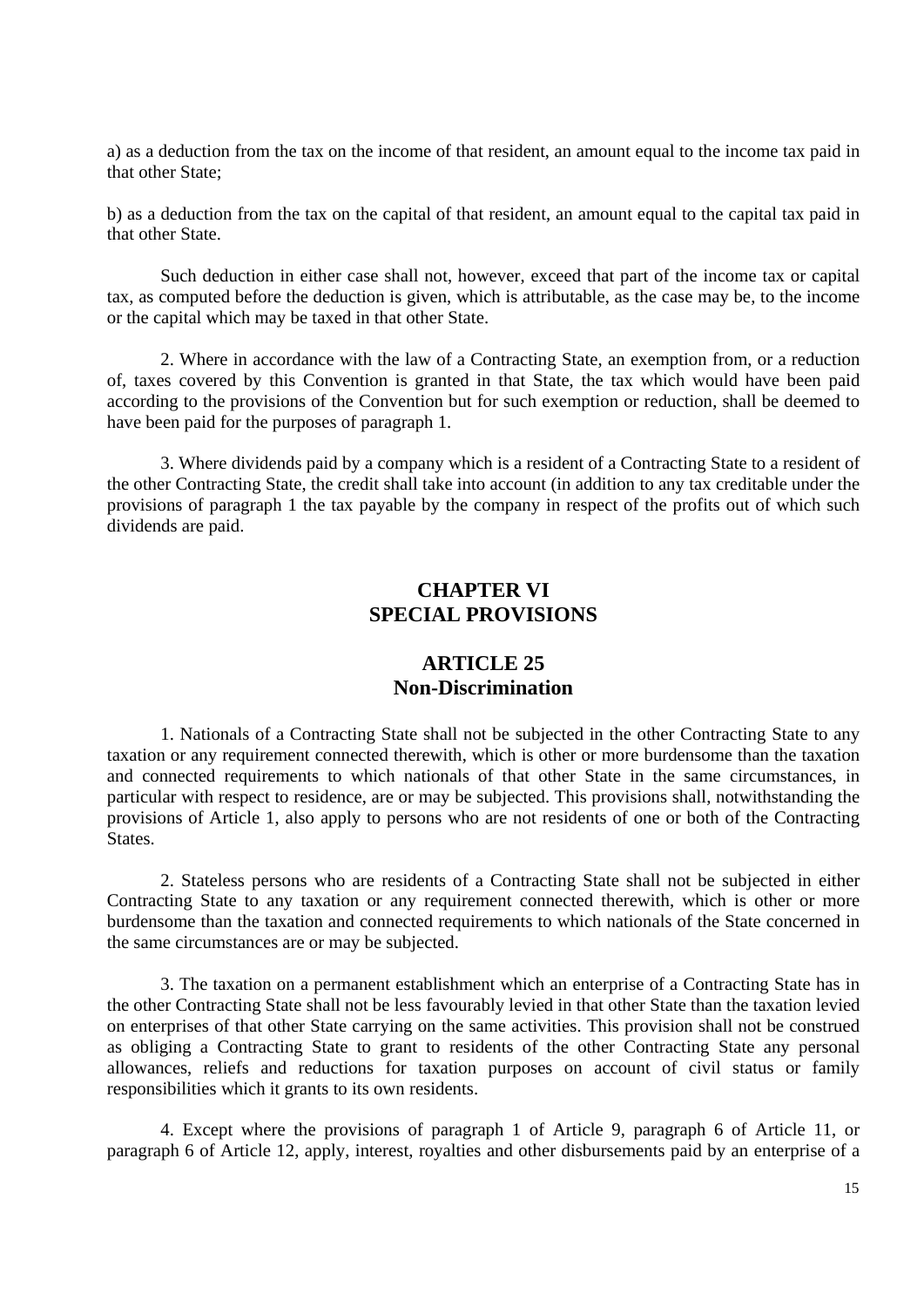Contracting State to a resident of the other Contracting State shall, for the purpose of determining the taxable profits of such enterprise, be deductible under the same conditions as if they had been paid to a resident of the first-mentioned State. Similarly, any debts of an enterprise of a Contracting State to a resident of the other Contracting State shall, for the purpose of determining the taxable capital of such enterprise, be deductible under the same conditions as if they had been contracted to a resident of the first-mentioned State.

5. Enterprises of a Contracting State, the capital of which is wholly or partly owned or controlled, directly or indirectly, by one or more residents of the other Contracting State, shall not be subjected in the first-mentioned State to any taxation or any requirement connected therewith which is other or more burdensome than the taxation and connected requirements to which other similar enterprises of the first-mentioned State are or may be subjected.

6. The provisions of this Article shall, notwithstanding the provision of Article 2, apply to taxes of every kind and description.

### **ARTICLE 26 Mutual agreement procedure**

1. Where a person considers that the actions of one or both of the Contracting States result or will result for him in taxation not in accordance with this Convention, he may, irrespective of the remedies provided by the domestic law of those States, present his case to the competent authority of the Contracting State of which he is a resident or, if his case comes under paragraph 1 of Article 25, to that of the Contracting State of which he is a national. The case must be presented within three years from the first notification of the action resulting in taxation not in accordance with the provisions of the Convention.

2. The competent authority shall endeavour, if the objection appears to it to be justified and if it is not itself able to arrive at a satisfactory solution, to resolve the case by mutual agreement with the competent authority of the other Contracting State, with a view to the avoidance of taxation which is not in accordance with the Convention. Any agreement reached shall be implemented notwithstanding any time limits in the domestic law of the Contracting States.

3. The competent authorities of the Contracting States shall endeavour to resolve by mutual agreement any difficulties or doubts arising as to the interpretation or application of the Convention. They may also consult together for the elimination of double taxation in cases not provided for in the Convention.

4. The competent authorities of the Contracting States may communicate with each other directly, including through a joint commission consisting of themselves or their representatives, for the purpose of reaching an agreement in the sense of the preceding paragraphs.

When it seems advisable in order to reach agreement to have an oral exchange of opinions, such exchange may be take place through a Commission consisting of representatives of the competent authorities of the Contracting States.

# **ARTICLE 27 Exchange of information**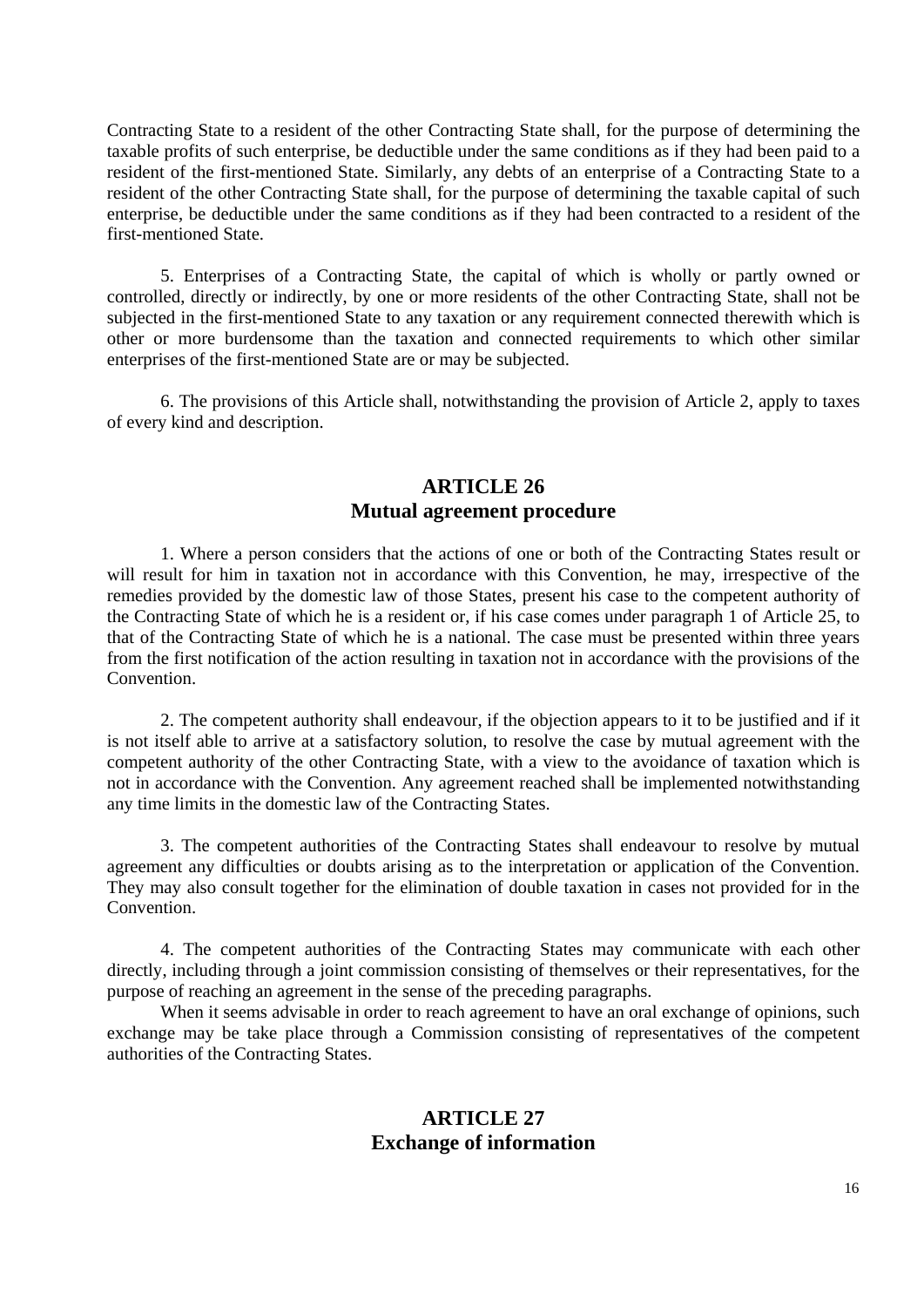1. The competent authorities of the Contracting States shall exchange such information as is necessary for carrying out the provisions of this Convention or of the domestic laws of the Contracting States concerning taxes covered by the Convention insofar as the taxation thereunder is not contrary to the Convention. The exchange of information is not restricted by Article 1. Any information received by a Contracting State shall be treated as secret in the same manner as information obtained under the domestic laws of that State and shall be disclosed only to persons or authorities (including courts and administrative bodies) involved in the assessment or collection of, the enforcement or prosecution in respect of, or the determination of appeals in relation to, the taxes covered by the Convention. Such persons or authorities shall use the information only for such purposes. They may disclose the information in public court proceedings or in judicial decisions.

2. In no case shall the provisions of the paragraph 1 be construed so as to impose on a Contracting States the obligation:

a) to carry out administrative measures at variance with the laws and administrative practice of that or of the other Contracting State;

b) to supply information which is not obtainable under the laws or in the normal course of the administration of that or of the other Contracting State;

c) to supply information which would disclose any trade, business, industrial, commercial or professional secret or trade process, or information, the disclosure of which would be contrary to public policy (ordre public).

# **ARTICLE 28 Collection assistance**

1. The Contracting States undertake to lend assistance and support to each other in the collection of taxes, together with interest, costs, surcharges, sums to be collected in common and fines not being of a penal character, referred to in this Article as a "revenue claim".

2. The provisions of this Article shall apply to all taxes collected by or on behalf of the Government of the Contracting State.

3. For the purposes of this Article:

i) the term "applicant State" means the Contracting State which makes a request for assistance concerning the collection of taxes;

ii) the term "requested State" means the Contracting State to which a request for assistance concerning the collection of taxes is made.

4. Requests for assistance by the competent authorities of a Contracting State in the collection of a revenue claim shall include a certification by such authority that, under the laws of that State, the revenue claim has been finally determined.

For the purposes of this Article, a revenue claim is finally determined when a Contracting State has the right under its internal law to collect the revenue claim and the taxpayer has no further rights to restrain collection. Any proceedings contesting the existence or the amount of the revenue claim and/or the legality of the collection instrument are brought only before the competent authority of the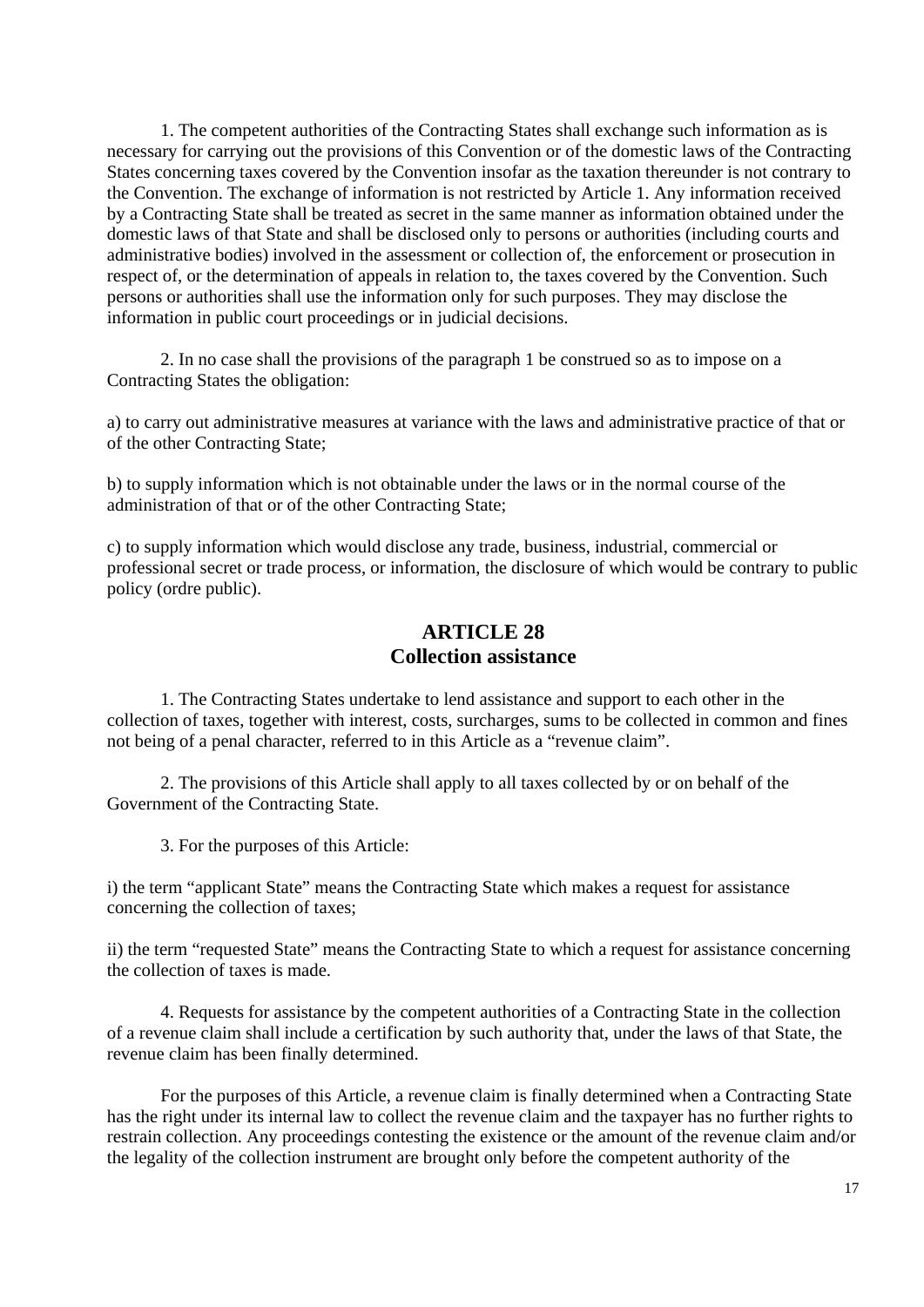applicant State. In case that a legal action is taken against the above mentioned, the requested State as soon as it is informed either by the applicant State or by the person concerned suspends the enforcement procedure until the issue of an executory judgment.

5. The instrument permitting the enforcement of the claim which is forwarded by the applicant State shall be accepted, recognized, supplemented or replaced by an instrument authorizing its enforcement in the territory of the requested State, in accordance with the Law of, and shall be treated as a claim of, the requested State.

6. A revenue claim of a Contracting State that has been accepted for collection by the competent authority of the other Contracting State shall be collected by the other State in accordance with the laws and regulations applicable to the collection of the said taxes of that other State. The said "revenue claim" shall not be given preference in the State requested and the latter shall not be required to take enforcement measures provided for in the laws and regulations of the applicant State.

7. Amounts collected by the competent authority of a Contracting State pursuant to this Article shall be forwarded to the applicant State. However, any cost incurred in providing tax collection assistance shall be borne by the requested State. Any extra charges of overdue payment imposed in accordance with the legislation of the requested State are attributed to the applicant State.

8. The competent authorities of the Contracting States shall by mutual agreement settle the procedure necessary for the implementation of the provisions of this Article.

# **ARTICLE 29 Members of Diplomatic Missions and Consular Posts**

Nothing in this Convention shall affect the fiscal privileges of members of diplomatic missions or consular posts under the general rules of international law or under the provisions of special agreements.

# **CHAPTER VII FINAL PROVISIONS**

# **ARTICLE 30 Entry into force**

1. The Contracting States shall notify to each other that the legal requirement for the entry into force of this Convention have been complied with.

2. The Convention shall enter into force on the thirtieth day after the date of the latter of the notifications referred to in paragraph 1 and its provisions shall have effect:

a) in respect of taxes withheld at source, on or after the first day of January of the calendar year next following that in which this Convention enters into force; and

b) in respect of other taxes, for taxable years beginning on or after first day of January of the calendar year next following that in which this Convention enters into force.